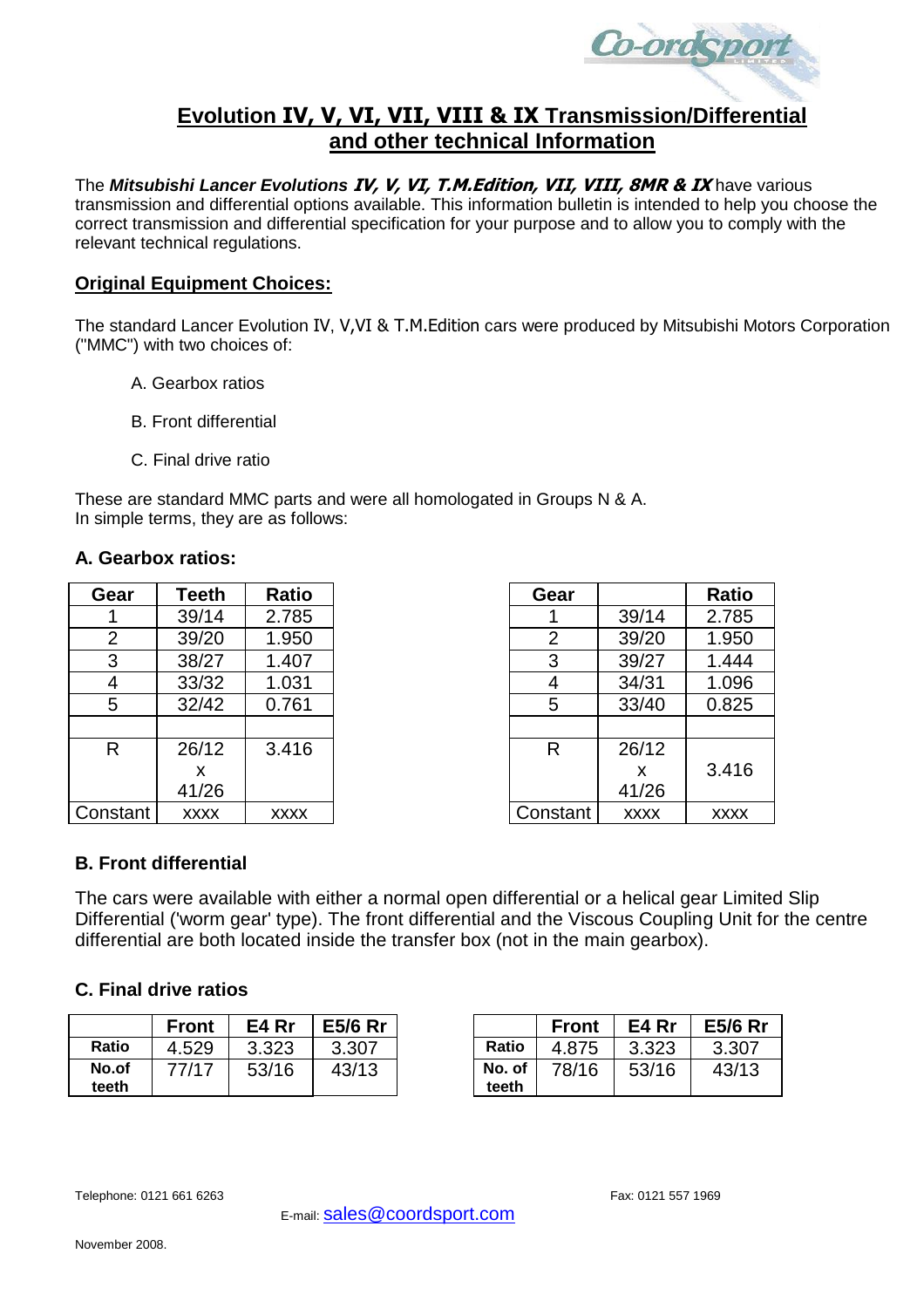

The above three items were allowed within Group A and N regulations, in many combinations of the three. There is a separate sheet which shows the MMC part No's for these parts, included in our catalogue. Individual parts No's for items within the gearboxes, differentials and transfers can be obtained from the Co-ordSport parts dept.

## **Competition Differentials:**

Co-ordSport has been able to supply a variety of special differentials, including the following:

## **A. Ralliart Front Limited Slip Differential Kit – Original Version (RA763555S1/2)**

This offers a mechanical plated type Front Limited Slip Differential, together with an uprated Viscous Coupling Unit ('VCU') for the Centre Differential. The kit includes the LSD unit, the VCU and also replacement output flange and output shafts, together with an 'O' ring seal. Each of these parts is available separately. However, service parts are not always readily available for the LSD unit.

The Ralliart LSD unit can only be fitted with the uprated VCU, due to a different PCD on the fitting flange, compared with the standard/original parts. **For this reason, this kit is not allowed under Group N regulations.**

The Ralliart Front LSD and uprated viscous Kit is only homologated for Group A, but is ideal for private drivers who cannot have available a variety of different specification components for different surfaces/events.

The Ralliart mechanical front LSD unit is stronger than a standard/Group N part and is, therefore, more reliable than the original equipment helical gear type LSD.

## **B. Ralliart Front Limited Slip Differential Kit – New Versions (RA763555N3/RA580103S1))**

In line with the new regulations Ralliart Inc. has homologated a new LSD unit to work with the standard viscous coupling of the E5/6 - RA763555N3. A similar unit has been developed and homologated for the Evolution 7, to work with the Active Centre Diff. (ACD) - RA580103S1

# **C. KAAZ Front and Centre Limited Slip Differential Kits - Evo1-10**

KAAZ Corpn. is a Japanese Company, which manufactures LSD units for a range of Japanese & European makes and models of car. For the Evolution Lancers 1 - 10 they produce mechanical, plated Limited Slip Differential units, which replace the Front, Centre & Rear Differentials (but only rear of Evo7-10). KAAZ also produce service and maintenance parts.

For different conditions and driver preferences the KAAZ LSD can be set-up with different pre-loads. However, the KAAZ LSD's are not legal for use under Group N rules - as they are not homologated and you must retain the standard Viscous Coupling or ActiveCentreDiff for FIA Group N.

For Group A and Open Regulations the KAAZ front and centre LSD units can be installed. The centre LSD is installed in the gearbox, whilst the original VCU, which as standard is within the Transfer Box, is removed when the front LSD is fitted therein (the LSD is big, so VCU has to be removed). Co-ordSport also has available such as an uprated output shaft made from better material and with improved heat treatment finish.

## **D. Cusco Front, Centre & Rear Limited Slip Differentials**

The LSD's produced by Cusco are similar to the KAAZ items, but they are not legal for Group N use and can only be used within Group A or Open Regulations.

Telephone: 0121 661 6263 Fax: 0121 557 1969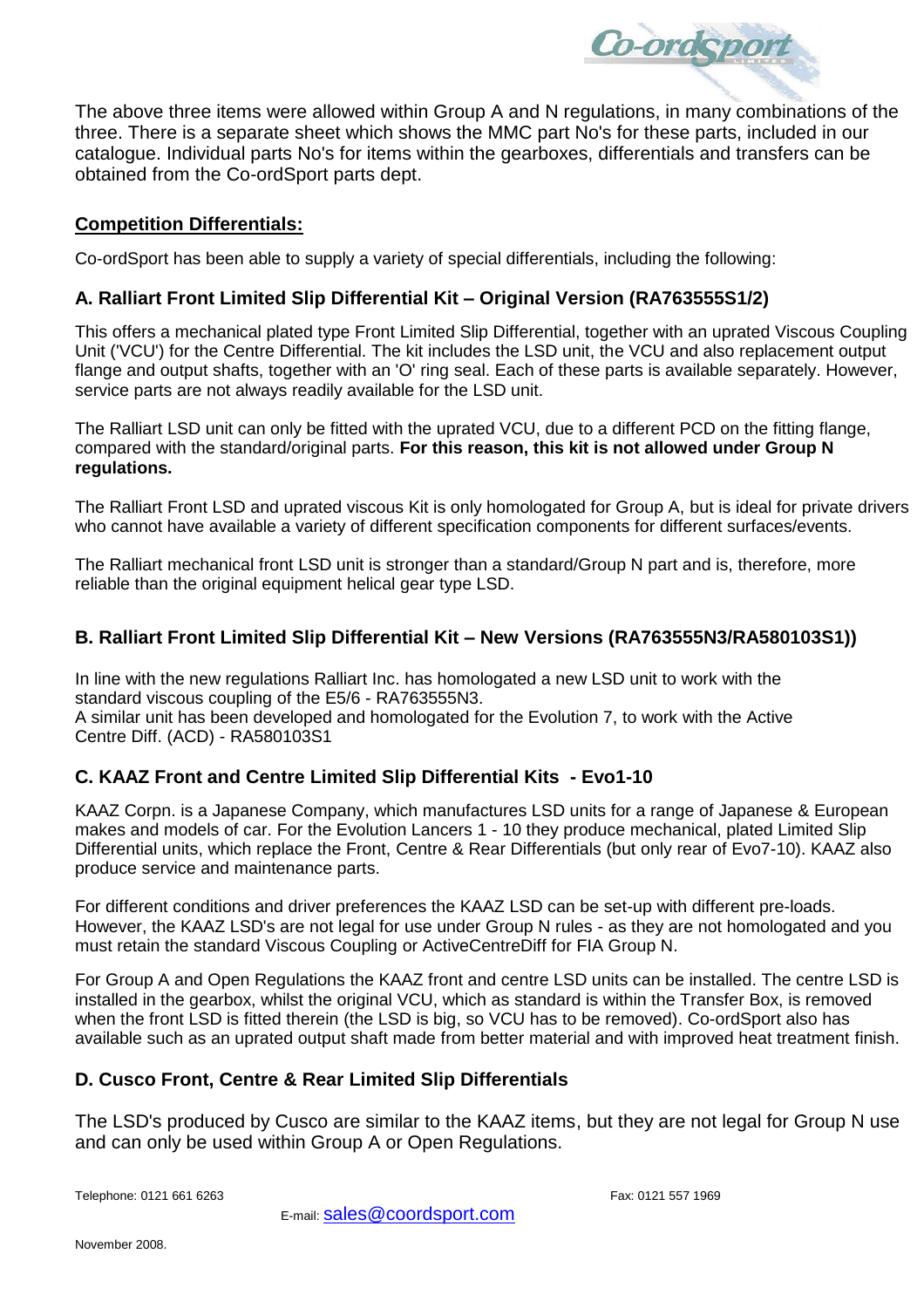

## **5 Speed Competition Transmissions:**

Co-ordSport recommends the HKS, KAPS or Ricardo dog-type transmission gearsets with 5 speeds. These utilise a standard gearbox casing & mate to a standard transfer, with dog-type gears for added strength and quick gearchanges (ratios and teeth counts are as Group N homologation, or "Special" and gearchange is H-pattern). The kit requires installing by a professional technician. Sequential gear change systems are also available, plus 6 speed non-homologated gear sets.

The 5 speed dog-type gearbox can utilise any of the above LSD options, but is only homologated in Group N with the standard helical gear type and the Ralliart homologated version.

Evo.4-9 5-speed dog-type gearbox ratios:

Homologated (Grp.N) ratios:<br>
Ratio Set No.1 (w/4.529) <br>
Ratio Set No.2 (w/4.307/4.2-

| Gear           | Teeth | <b>Ratio</b> | Gear     | <b>Teeth</b> | <b>Ratic</b> |
|----------------|-------|--------------|----------|--------------|--------------|
|                | 39/14 | 2.785        |          | 36/12        | 3.000        |
| $\overline{2}$ | 39/20 | 1.950        | 2        | 26/13        | 2.000        |
| 3              | 39/27 | 1.444        | 3        | 25/17        | 1.470        |
| 4              | 34/31 | 1.096        | 4        | 20/18        | 1.111        |
| 5              | 33/40 | 0.825        | 5        | 24/28        | 0.857        |
|                |       |              |          |              |              |
| R              | 26/12 |              | R        | 26/12        |              |
|                | X     | 3.416        |          | X            | 3.416        |
|                | 41/26 |              |          | 41/26        |              |
| Constant       | Xxxx  | <b>XXXX</b>  | Constant | <b>XXXX</b>  | Xxxx         |

Non-Homologated Ratios (with any final drive below)

| Gear     | <b>Teeth</b> | Ratio       |
|----------|--------------|-------------|
|          | 39/14        | 2.785       |
| 2        | 39/20        | 1.950       |
| 3        | 33/20        | 1.650       |
| 4        | 30/22        | 1.363       |
| 5        | 34/31        | 1.096       |
|          |              |             |
| R        | 26/12        |             |
|          | x            | 3.416       |
|          | 41/26        |             |
|          |              |             |
| Constant | <b>Xxxx</b>  | <b>Xxxx</b> |

Ratio Set No.2 (w/4.307/4.2~4.142)

|                | וש שטו ו וערו ואט שוו |             |          |             | $1$ \alio Oct $1$ \o.4 $1$ \v $1$ , $-$ .00 $1$ |
|----------------|-----------------------|-------------|----------|-------------|-------------------------------------------------|
| Gear           | Teeth                 | Ratio       | Gear     | Teeth       | Ratio                                           |
|                | 39/14                 | 2.785       |          | 36/12       | 3.000                                           |
| 2              | 39/20                 | 1.950       | 2        | 26/13       | 2.000                                           |
| 3              | 39/27                 | 1.444       | 3        | 25/17       | 1.470                                           |
| $\overline{4}$ | 34/31                 | 1.096       | 4        | 20/18       | 1.111                                           |
| 5              | 33/40                 | 0.825       | 5        | 24/28       | 0.857                                           |
|                |                       |             |          |             |                                                 |
| R              | 26/12                 |             | R        | 26/12       |                                                 |
|                | X                     | 3.416       |          | X           | 3.416                                           |
|                | 41/26                 |             |          | 41/26       |                                                 |
| onstant        | Xxxx                  | <b>XXXX</b> | Constant | <b>XXXX</b> | <b>Xxxx</b>                                     |

Available with 4.307, 4.529 and 4.875 final gears and now a special 4.2 (15/63), 4.142(58/14), 3.94 final gears (4.2 & 3.9 final drive ratios are not homologated under FIA regulations). For Group N regulations Ratio Set No.1 must be used with 4.529 and Ratio Set No. 2 must be used with 4.307 final ratio.

## **Special Notes**

It is still ideal to use the clutch when changing gear with the dog kit ratio set No. 1. This type of gear kit can require more maintenance than a standard gearbox.

Telephone: 0121 661 6263 Fax: 0121 661 6263

E-mail: [sales@coordsport.com](mailto:sales@coordsport.com)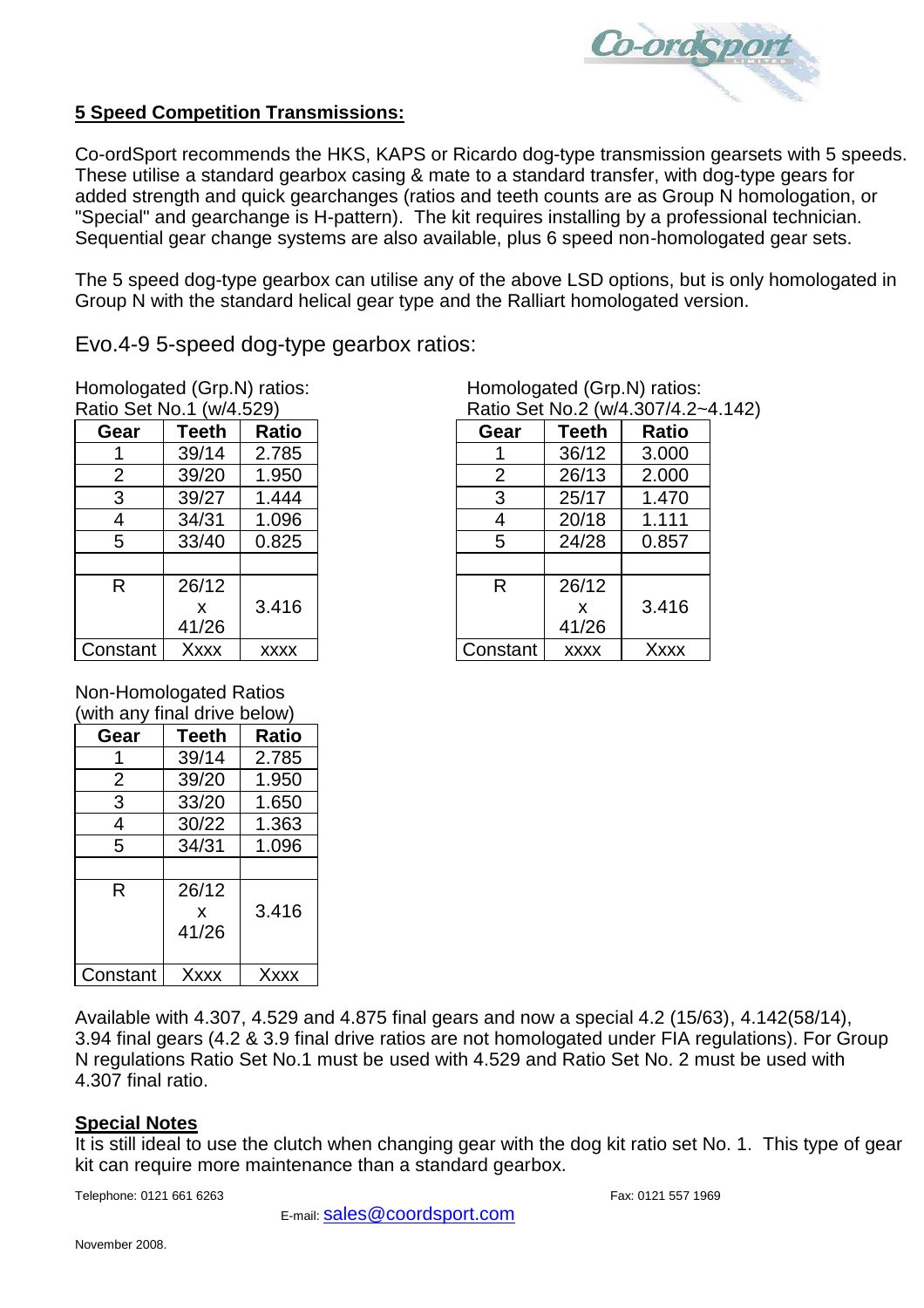

More details available in Assembly Manual at http://www.coordsport.com/TechnicalFAQ.html

Ralliart Inc. developed, together with Hewland Engineering in the UK, a variant option set of 5 speed ratios, as follows,

| Gear     | <b>Teeth</b> | Ratio |
|----------|--------------|-------|
|          | 36/12        | 3.000 |
| 2        | 26/13        | 2.000 |
| 3        | 25/17        | 1.470 |
| 4        | 20/18        | 1.111 |
| 5        | 24/28        | 0.857 |
|          |              |       |
| R        | 26/12        |       |
|          | x            | 3.416 |
|          | 41/26        |       |
|          |              |       |
| Constant | <b>XXXX</b>  | Xxxx  |

Available with a 4.307 final drive (56/13).

\*More details available in the Ralliart Assembly Manual at [www.ralliart.com/01topics/topics10/index.html](http://www.ralliart.com/01topics/topics10/index.html)

This is homologated for the Evo's 5 & 6 (CP9A) and later for the Evolutions 7-9 in Group N.

# **6 Speed Factory Specification Group A Transmission (E5/6):**

Ralliart Inc. used Group A 6-speed X-Trac transmission, with sequential change system.

| mo godibov ratios aro.         |                     |              |  |  |
|--------------------------------|---------------------|--------------|--|--|
| Gear                           | Teeth               | <b>Ratio</b> |  |  |
| 1                              | 34/12               | 2.833        |  |  |
| $\overline{2}$                 | 33/16               | 2.063        |  |  |
| 3                              | 32/19               | 1.684        |  |  |
| 4                              | 29/21               | 1.381        |  |  |
| 5                              | 27/23               | 1.174        |  |  |
| 6                              | 24/24               | 1.000        |  |  |
| R                              | 14/12<br>X<br>39/14 | 3.250        |  |  |
| <b>Front Diff</b><br>(Stepoff) | 14/65               | 4.633        |  |  |
| Rr. Diff<br>(Dropoff)          | 19/25               | 1.316        |  |  |
| Ctr. Diff.<br>(T/F)            | 24/20               | 0.833        |  |  |

The gearbox ratios are: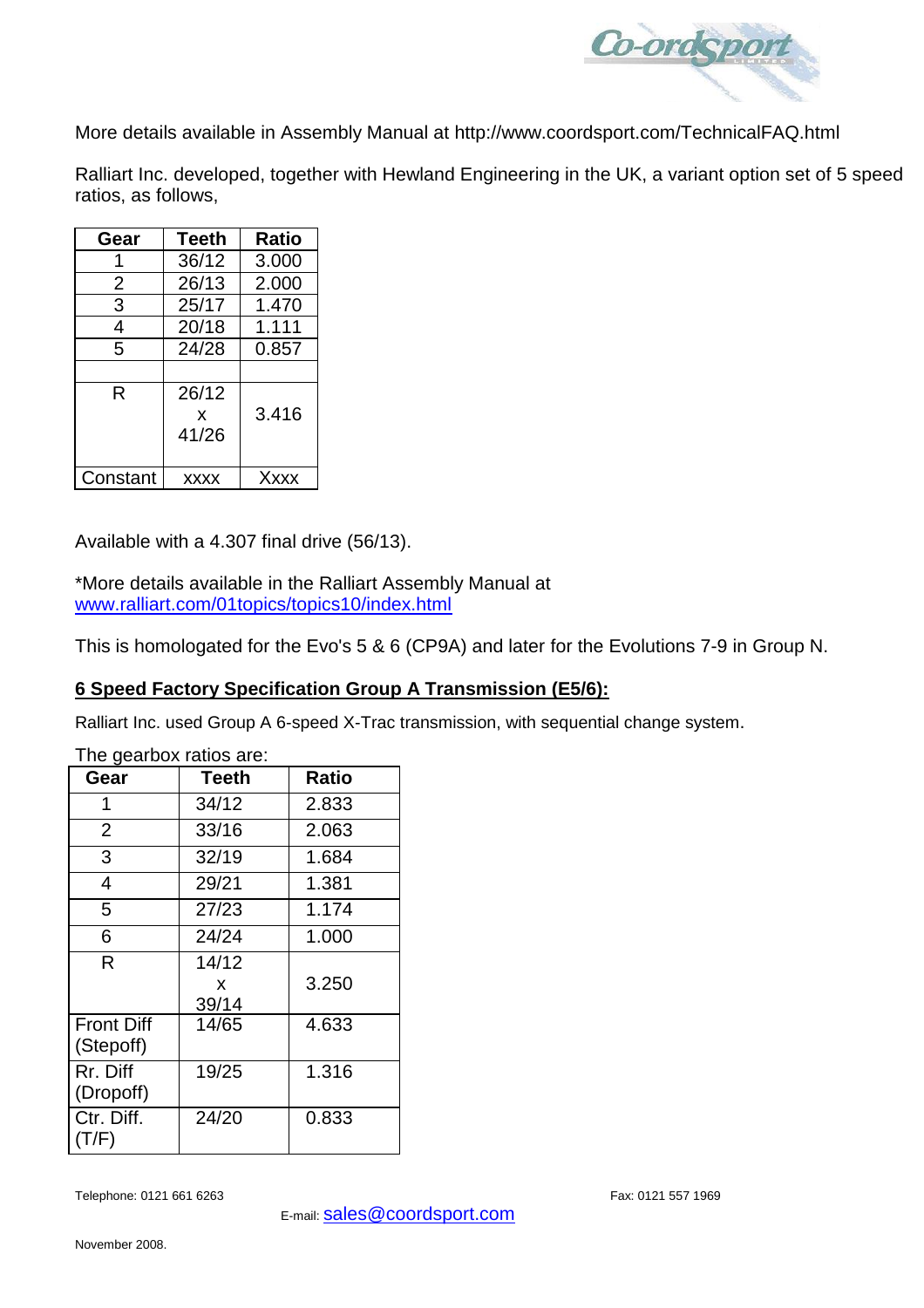

Special transfer assembly including front LSD (35/5) and Centre Viscous coupling (VCT = 110 Kg/m) is available. Also rear differential with 4.222 ratio (9/38) and LSD (35/5).

# **Evolution VII**

The Evolution VII was homologated effective 01<sup>st</sup> April(A/N5629). The basic transmission details are:

### **A. Gearbox ratios (Japanese domestic versions)**

GSR Model (1<sup>st</sup> gear not homologated for motorsports)

| Gear           | <b>Teeth</b> | <b>Ratio</b> |
|----------------|--------------|--------------|
|                | 41/14        | 2.928        |
| $\overline{2}$ | 39/20        | 1.950        |
| 3              | 38/27        | 1.407        |
| 4              | 33/32        | 1.031        |
| 5              | 31/43        | 0.720        |
|                |              |              |
| R              | 26/12        |              |
|                | X            | 3.416        |
|                | 41/26        |              |
| Constant       | <b>XXXX</b>  | XXXX         |

## RS Model - Brembo brake version(RS-2) RS Model Hi-cross/15" (variant option)

| Gear           | Teeth       | <b>Ratio</b> | Gear     | Teeth       | <b>Ratio</b> |
|----------------|-------------|--------------|----------|-------------|--------------|
|                | 39/14       | 2.785        |          | 39/14       | 2.785        |
| $\overline{2}$ | 39/20       | 1.950        | 2        | 39/20       | 1.950        |
| 3              | 38/27       | 1.407        | 3        | 39/27       | 1.444        |
| 4              | 33/32       | 1.031        | 4        | 34/31       | 1.096        |
| 5              | 31/43       | 0.720        | 5        | 33/40       | 0.825        |
|                |             |              |          |             |              |
| R              | 26/12       |              | R        | 26/12       |              |
|                | X           | 3.416        |          | x           | 3.416        |
|                | 41/26       |              |          | 41/26       |              |
| Constant       | <b>XXXX</b> | <b>XXXX</b>  | Constant | <b>XXXX</b> | <b>XXXX</b>  |

#### Evo 7 RS Box MR953346

| Speed | <b>Gear Ratio</b> |
|-------|-------------------|
| 1a    | 2,785=39/14       |
| 2a    | 1,950=39/20       |
| ٩ã    | 1,444=39/27       |
| ⊿a    | 1,096=34/31       |
| ца    | 0,825=33/40       |

#### **Final Drive**

4,529=77/17

## **B. Front Differential**

Telephone: 0121 661 6263 Fax: 0121 661 6263

| ear                     | Teeth       | <b>Ratio</b> | Gear     | <b>Teeth</b> | <b>Ratio</b> |
|-------------------------|-------------|--------------|----------|--------------|--------------|
|                         | 39/14       | 2.785        |          | 39/14        | 2.785        |
| $\overline{2}$          | 39/20       | 1.950        | 2        | 39/20        | 1.950        |
| $\overline{3}$          | 38/27       | 1.407        | 3        | 39/27        | 1.444        |
| 4                       | 33/32       | 1.031        | 4        | 34/31        | 1.096        |
| 5                       | 31/43       | 0.720        | 5        | 33/40        | 0.825        |
|                         |             |              |          |              |              |
| $\overline{\mathsf{R}}$ | 26/12       |              | R        | 26/12        |              |
|                         | X           | 3.416        |          | X            | 3.416        |
|                         | 41/26       |              |          | 41/26        |              |
| stant                   | <b>XXXX</b> | <b>XXXX</b>  | Constant | <b>XXXX</b>  | <b>XXXX</b>  |
|                         |             |              |          |              |              |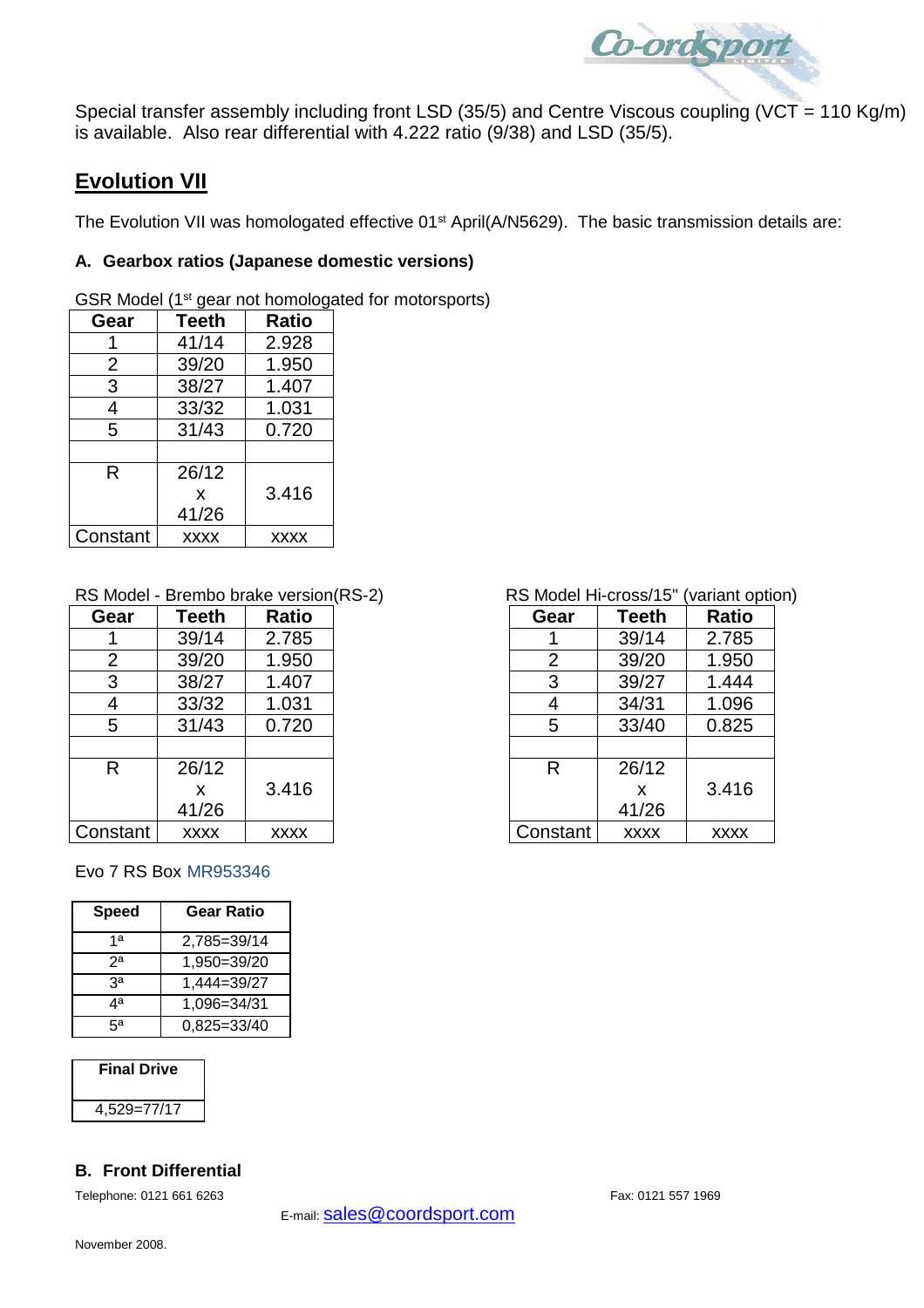

The cars are available with either the helical gear Limited Slip Differential or a normal open differential. The front differential is housed in the transfer box, together with the Active Centre Differential (ACD) or the alternative Viscous Coupling Unit. (VCU- is not homologated).

#### **C. Centre Differential**

The cars were available with electrically controlled Active centre Differential (ACD). Basically this is a multiplate clutch in place of a centre differential with a VCU. Increasing or decreasing the hydraulic pressure to govern the clamping forces between the plates modulates the centre differential's lock ratio.

The ACD is operated via an ECU, utilising a variety of information including the driving conditions and the driver's intentions. Sensors track the steering angle, throttle opening, speed of each wheel, longitudinal and lateral Gs, etc.

The driver can choose with just a little flick of a switch, the ACD's three settings: Tarmac,Gravel or Snow. It is anticipated that Ralliart will produce special ECU's for the ACD system, to suit different types of rally road surface types. (e.g Gravel or Tarmac), although it is uncertain whether these will be permitted for Group N use.

#### **D. Final drive ratios**

GSR Model **RS Model** RS Model

|                                | <b>Front</b> | ∣ Rear |              | <b>Front</b> | Rear          |
|--------------------------------|--------------|--------|--------------|--------------|---------------|
| Ratio                          | 4.529 3.307  |        | Ratio        | 4.529        | $\vert$ 3.307 |
| No. of Teeth   $77/17$   43/13 |              |        | No. of Teeth | 77/17        | 43/13         |

|       |       | <b>NO IVIUUU</b> |              |       |
|-------|-------|------------------|--------------|-------|
| Front | Rear  |                  | <b>Front</b> | Rear  |
| 4.529 | 3.307 | Ratio            | 4.529        | 3.307 |
| 77/17 | 43/13 | No. of Teeth     | 77/17        | 43/13 |

# **EVOLUTION 8 + 8MR**

The Evolution \* saw the introduction of an all new 6 speed transmission. The standard ratios are as follows:

| Gear           | Teeth       | <b>Ratio</b> |
|----------------|-------------|--------------|
|                | 32/11       | 2.909        |
| $\overline{2}$ | 35/18       | 1.944        |
| 3              | 33/23       | 1.434        |
| 4              | 33/30       | 1.100        |
| 5              | 33/38       | 0.868        |
| 6              | 34/49       | 0.693        |
| R              | 29/11       |              |
|                | X           | 2.707        |
|                | 38/37       |              |
| Constant       | <b>XXXX</b> | <b>XXXX</b>  |

This works with the following final drive ratio:

|              | <b>Front</b> | Rear  |
|--------------|--------------|-------|
| Ratio        | 4.583        | 3.307 |
| No. of Teeth | 55/12        | 43/13 |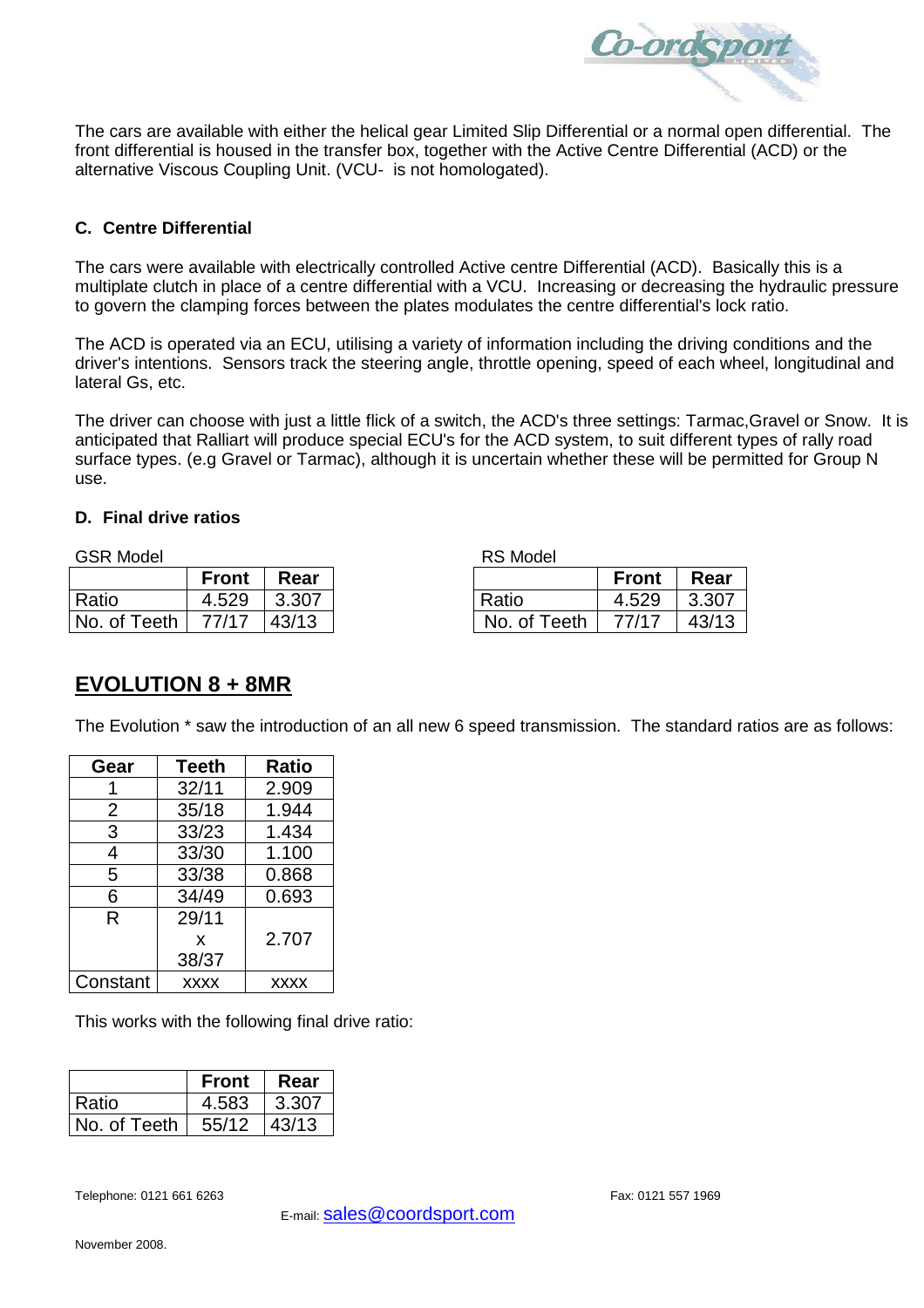

This bulletin is not intended as a comprehensive guide to all information and data on the transmissions of the *Mitsubishi Lancer Evolutions* **IV,V,VI** *(Carisma GT)***, TME, VII, VIII+MR, IX.** Rather as a guide which can help you choose which basic package is ideally suited for your purpose. Should you require further detailed information, please do not hesitate to contact the Co-ordSport office.

# **Co-ordSport Limited**

[www.coordsport.com](http://www.coordsport.com/)

Telephone: 0121 661 6263 Fax: 0121 557 1969

E-mail: **Sales@coordsport.com**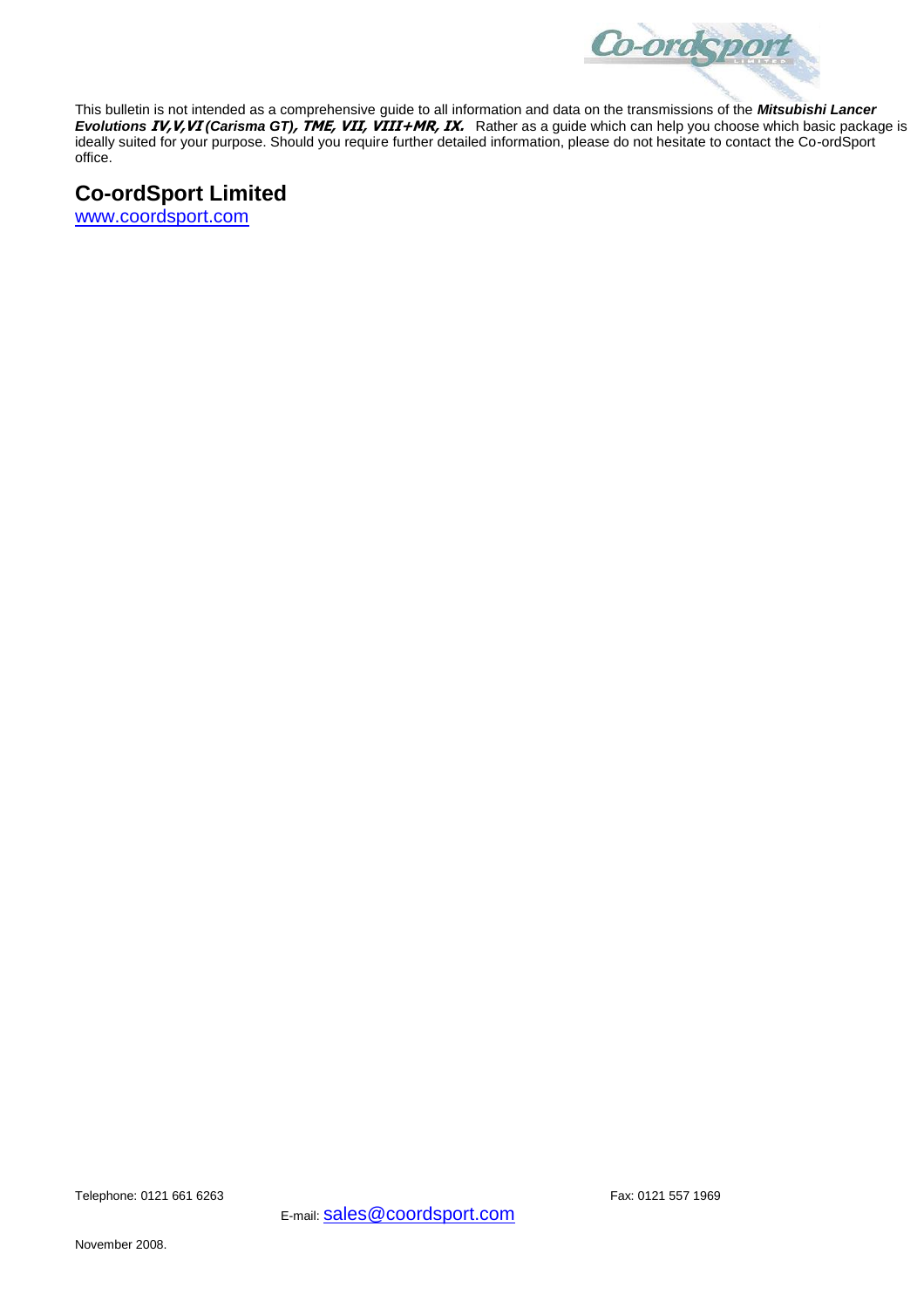

# **Additional Information:**

| <b>GEAR RATIOS</b> | <b>SET A</b> | <b>SET B</b> | SET C | SET D | <b>SET EI</b> |
|--------------------|--------------|--------------|-------|-------|---------------|
| 1st                | 2.785        | 2.785        | 2.928 | 2.785 | 3,000         |
| 2nd                | 1.950        | 1.950        | 1.95  | 1.95  | 2,000         |
| 3rd                | 1.407        | 1.444        | 1,407 | 1.407 | 1,470         |
| 4th                | 1.031        | 1.096        | 1.031 | 1.031 | 1.111         |
| 5th                | 0.761        | 0.825        | 0.72  | 0.72  | 0.857         |

EVO 4

| <b>PART NUMBER</b> | CODE         | RATIOS | FINAL DRIVE<br>RATIO | SPEEDO DRIVE GEAR |
|--------------------|--------------|--------|----------------------|-------------------|
|                    |              |        |                      |                   |
| MD975146           | W5M51-1-X6A  | A      | 4.529                | 29/36             |
| MD975147           | W5M51-1-X7A  | A      | 4.529                | 30/36             |
| MD975148           | W5M51-1-Z6A1 | В      | 4.875                | 29/36             |
| MD975666           | W5M51-1-Z7A  | В      | 4.875                | 30/36             |
| MD975668           | W5M51-1-X6A1 | В      | 4.529                | 29/36             |
| MD975669           | W5M51-1-X7A2 | В      | 4.529                | 30/36             |

EVO 5 & 6

| <b>PART NUMBER</b> | CODE                | RATIOS | FINAL DRIVE | SPEEDO DRIVE GEAR |
|--------------------|---------------------|--------|-------------|-------------------|
|                    |                     |        | RATIO       |                   |
|                    |                     |        |             |                   |
| MD 976580          | W5M51-2-X6A         | A      | 4.529       | 29/36             |
| MD 976581          | W5M51-2-X6A1 (X6A5) | A      | 4.529       | 29/36             |
| MD 976582          | W5M51-2-Z6A         | В      | 4.875       | 29/36             |
| MD 976583          | W5M51-2-X6A2        | В      | 4.529       | 29/36             |
| MD 976584          | W5M51-2-Z6A1        | B      | 4.875       | 29/36             |
| MD 976585          | W5M51-2-X6A3 (X6A7) | В      | 4.529       | 29/36             |
|                    |                     |        |             |                   |

EVO 6

| PART NUMBER | CODE         | RATIOS | FINAL DRIVE | ISPEEDO DRIVE GEAR |
|-------------|--------------|--------|-------------|--------------------|
|             |              |        | RATIO       |                    |
|             |              |        |             |                    |
| MR581782    | W5M51-2-X6A4 | A      | 4.529       | 29/36              |
| MR581784    | W5M51-2-X6A6 | B      | 4.529       | 29/36              |
| MR581783    | W5M51-2-X6A5 |        |             |                    |
| MR581785    | W5M51-2-X6A7 |        |             |                    |
| MR533455    | W5M51-2-2222 |        |             |                    |
|             |              |        |             |                    |

Telephone: 0121 661 6263 Fax: 0121 557 1969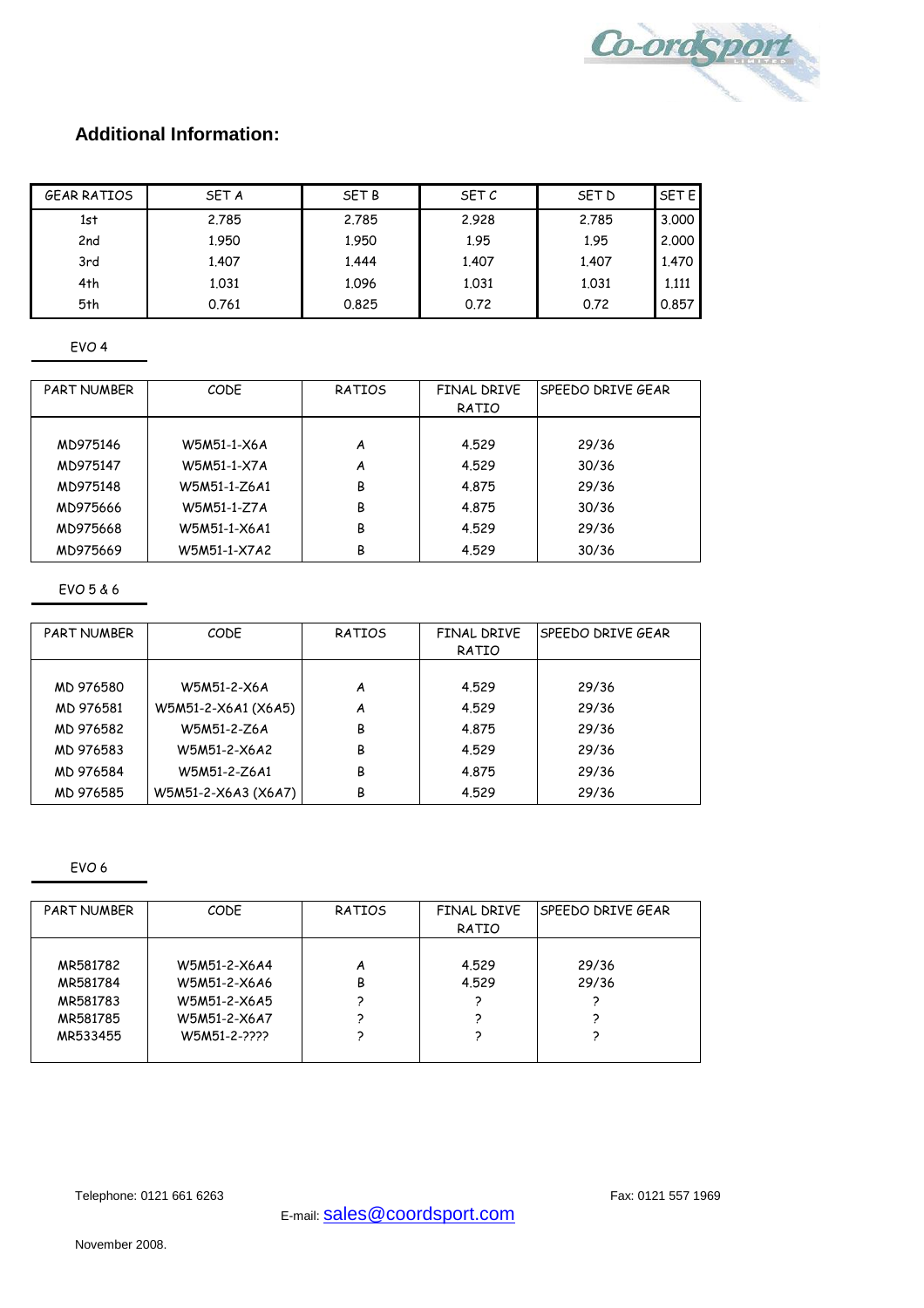

# Evo 7

| <b>PART NUMBER</b> | CODE         | RATIOS        | FINAL DRIVE | SPFFD DRIVE |
|--------------------|--------------|---------------|-------------|-------------|
|                    |              |               | RATIO       | GEAR        |
| MR953341           | W5M51-2-X5B  | C(GSR)        | 4.529       | 28/36       |
| MR953342           | W5M51-2-X5B1 | D(RS)         | 4.529       | 28/36       |
| MR953343           | W5M51-2-X5B2 | B(RS)         | 4.529       | 28/36       |
| MR953345           | W5M51-2-X5B3 | $D(RS-2,ABS)$ | 4.529       | 28/36       |
| MR953346           | W5M51-2-X5B4 | B(RS T7P)     | 4.529       | 28/36       |
| RA55345S1          |              | F             | 4.307       |             |

# Evo 8

| PART NUMBER | CODE         | RATIOS | FINAL DRIVE | SPEED DRIVE |
|-------------|--------------|--------|-------------|-------------|
|             |              |        | RATIO       | GEAR        |
| MN132225    | W6MAA-1-GFNF |        |             |             |
| MN132375    | W5M51-2-X5BA |        |             |             |
| MN168658    | W5M51-2-X5BC |        |             |             |
| (USspec.)   |              |        |             |             |
|             |              |        |             |             |
|             |              |        |             |             |
|             |              |        |             |             |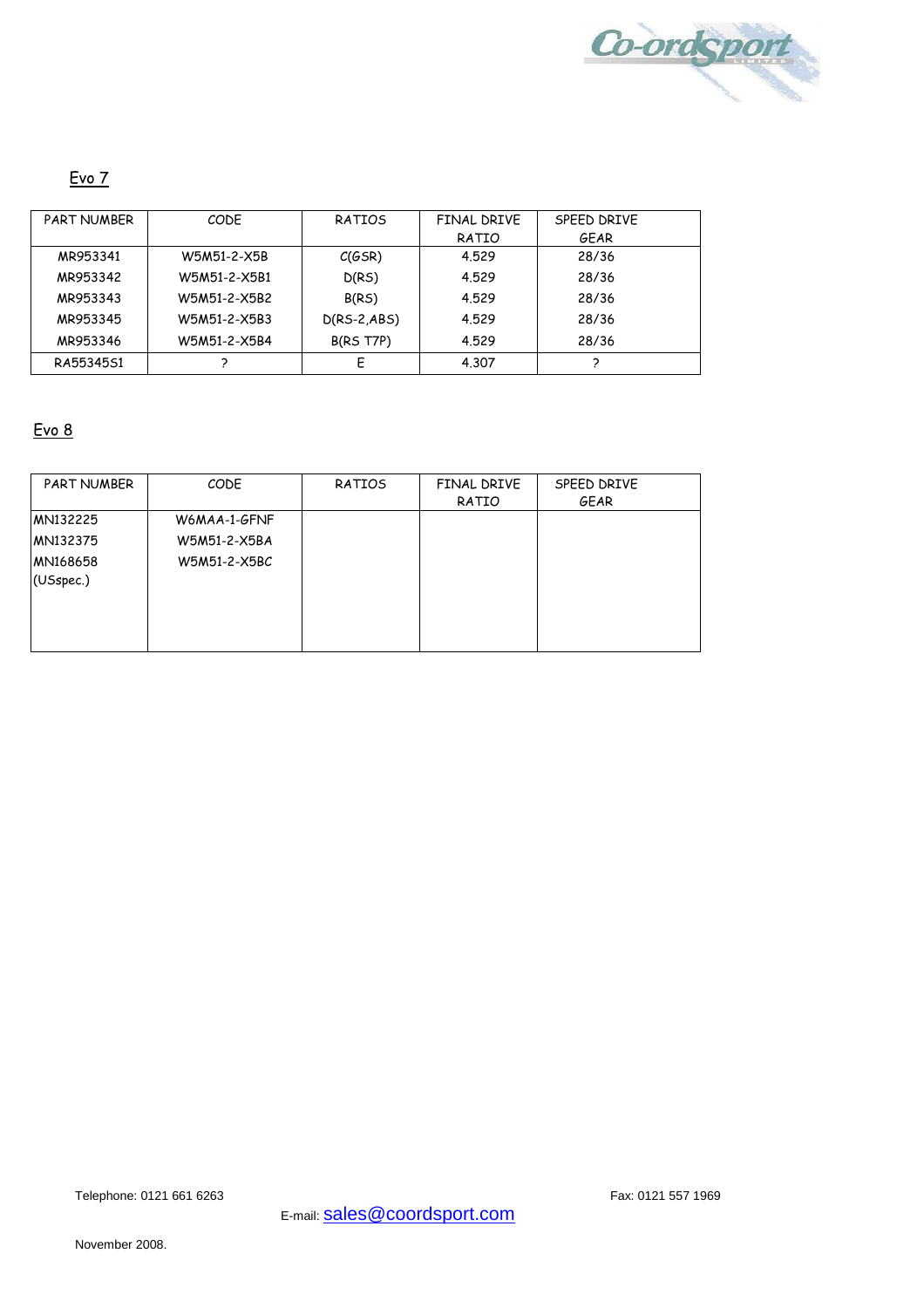

# **Transfer box data -**

MD748267 E4 with LSD (helical) MD748268 E4 without LSD MR410523 (MR498816) E5/6 with LSD (helical) MR410524 E5/6 without LSD

MR498816 (MR953775) E6 RS with LSD (helical)

MR498817 **Production stopped (E6)** 

MR498818 MR498818 CONSERVENT MESS E6 with LSD, option T4U/TLM/SOM/SOL

MR498819 E6 T.M. with LSD, option T42

MR498812 E7 (VCU) MR498813 E7 (VCU + LSD) MR580073 E7 (RS with ACD)

MR580104 E7/E8 (ACD + LSD)

MR980932 E8 (5+6speed, RS+GSR)

3200A011 E7/8 GSR

3200A058 E8/9 GSR 6 speed

# **Rear Diff. Data**

#### **E4**

MR222000 GSR 3.323 AYC MR241340

#### **E5/6**

MR410481 GSR 3.307 AYC MR414838 RS/RS-2, 3.307

#### **E7**

MR414838 RS 3.307

#### **E8**

MN133891 RS MR580745

#### **E9**

3501A002 RS / GT MN168836

GSR / RS-2, 3.307 AYC

**GSR 3.307 AYC** 

Telephone: 0121 661 6263 Fax: 0121 557 1969

E-mail: **Sales@coordsport.com**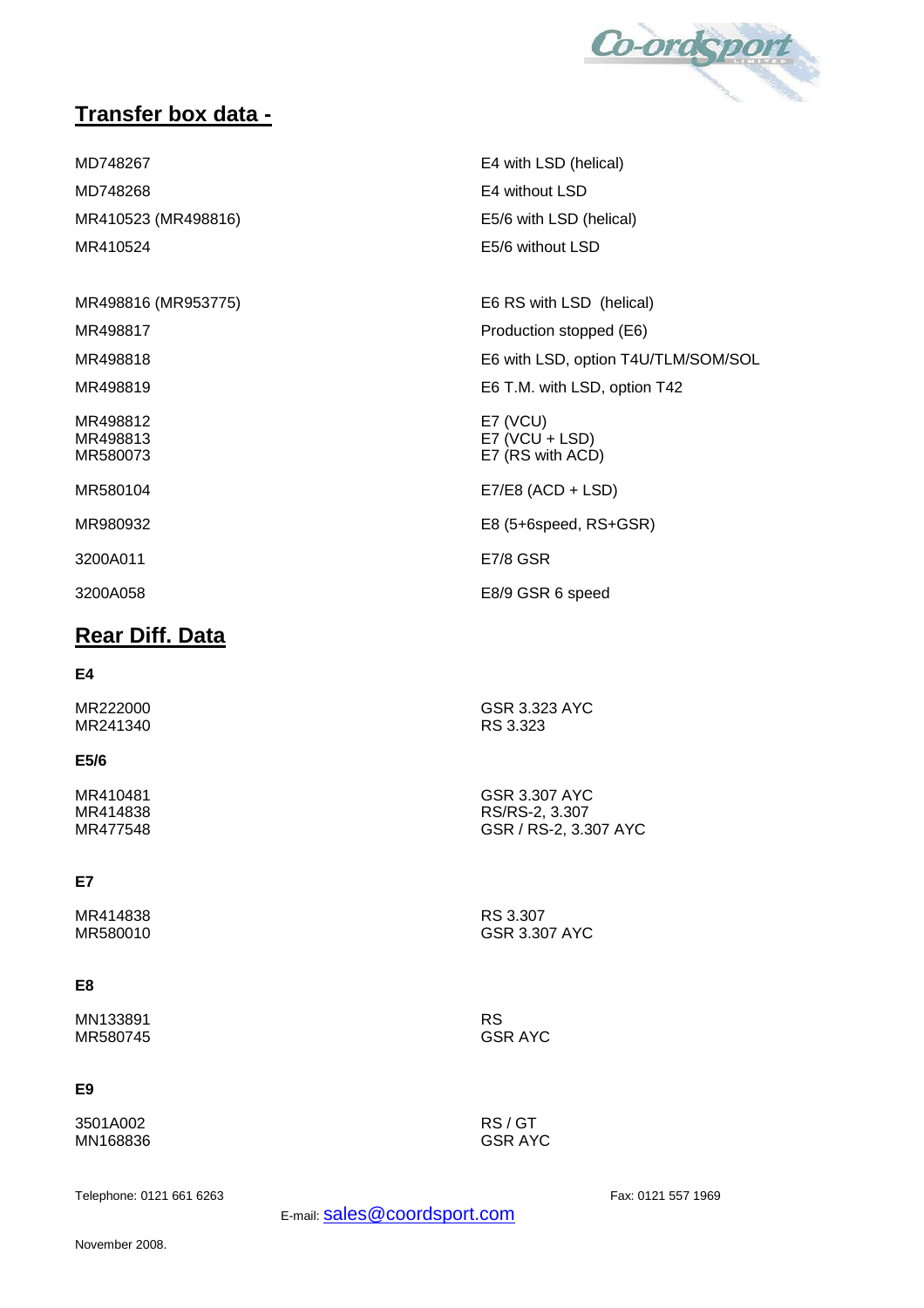

## **Group N homologation data, Important notes, especially for Evolution 6 & 7**

- 1. Limited Slip Differentials are allowed at the front and rear of the Evolution 4 7 Lancer, provided they are the homologated versions.
- **2.** The following gear ratios are permitted for an Evo. 6 under FIA Group N regulations, from 01/01/01 (E6 FIA homologation expires end of 2005)

| Car spec.                       | <b>Ratio Set</b>                   | <b>Final Drive</b>   | Homologation            |
|---------------------------------|------------------------------------|----------------------|-------------------------|
|                                 | 15" wheel/brakes Super-Cross ratio | Standard Ratio (4.5) | N-5585(01/01VO+02/01ET) |
|                                 | 15" wheel/brakes Super-Cross ratio | Low Ratio (4.875)    | N-5585 (01/01VO)        |
| 17" wheel/brakes Standard ratio |                                    | Standard Ratio (4.5) | A-5585                  |
|                                 | 17" wheel/brakes Hewland dog-type  | Variant Option (4.3) | N-5585 (Part VO)        |

3. The following gear ratios have been homologated for the Evo.7 under FIA Group N regulations:

| <b>Car Spec.</b>        | <b>Ratio Set</b> | <b>Final Drive</b>   | Homologation    |
|-------------------------|------------------|----------------------|-----------------|
| 17" wheel/brakes        | RS-2 Std.        | Brembo Ratio(4.5)    | <b>Base</b>     |
| 15" wheel/brakes        | RS Std.          | Hi-Cross Ratio (4.5) | $VO$ (as $E6$ ) |
| - 4 F !! - - 4 T !! 1 / |                  |                      | <b>D</b> - 110  |

15"or17"wheel/brakes Hewland dog-type Variant Option (4.3) Part VO (Also front mechanical LSD and Titanium Turbo).

- 4. The twin plate clutch is expressly forbidden, even the Mitsubishi standard original equipment version.
- 5. The Evo. 6 cannot adopt 2 x cooling fans on the radiator. One standard pull fan is permitted only.
	- 6. Evo. 6 must use the Evo. 6 engine perfectly, so pay attention to:
	- a) Turbocharger (TD05HRA) Ti-Al Alloys turbine
	- b) Thermostat case
	- c) Intercooler
	- d) Pistons
	- 7. Evo. 7 is only to be homologated with the Active Centre Differential (not VCU option).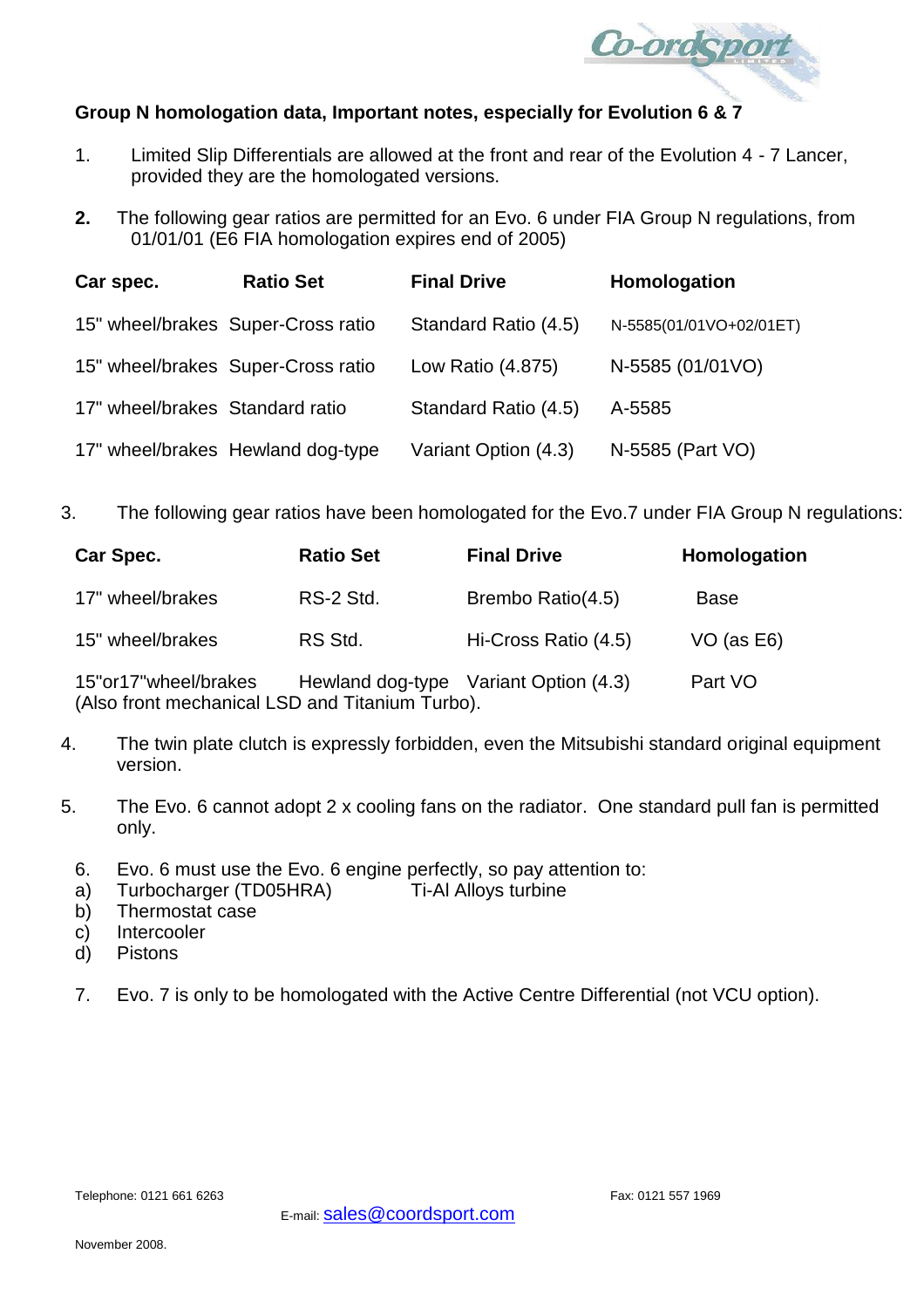

# **Turbocharger Assy identification information**

| <b>Model</b>                 | Part No. | <b>Remarks</b>                            |
|------------------------------|----------|-------------------------------------------|
| EVO <sub>5</sub> RS          | MR431439 |                                           |
| EVO <sub>5</sub> GSR         | MR431439 |                                           |
| EVO <sub>6</sub> RS          | MR497077 | Titanium T/C Big Compressor               |
| EVO6 GSR                     | MR481451 | Inconel T/C (not for Grp. N)              |
| EVO6 T/M RS                  | MR497077 | <b>Titanium T/C Big Compressor</b>        |
| <b>EVO6 T/M GSR MR552116</b> |          | Hi-Response Titanium T/C (Not for Grp. N) |

# **Special road car conversions**

We now have available mechanical LSD's which can be installed in the AYC rear differential assy of the Evolution 4–8, manufactured by Cusco.

So if you have any problems with your AYC system you can transform it to mechanical operation. Or just to tighten up your AYC's rear end. A must for reliable regular track day use!

# **Evolution 7 Active Centre Diff - Special ECU**

Ralliart has developed special ECU's for the Evo.7 + 8's Active centre Diff, for Gravel and Tarmac specifications (tarmac version is ideal option for street/track use).

# **Evo 6 Ralliart Plate Grp N Limited Slip Differential Unit - Side Gear Installation**

Please note that the Ralliart plate type front limited slip differential unit has different circlip groove positions on each side as per the photograph below. The gears must be installed correctly.



It is also important to install the pressure rings the correct way around, otherwise the differential will lock on over-run (this has happened for one customer).

Telephone: 0121 661 6263 Fax: 0121 557 1969

E-mail: [sales@coordsport.com](mailto:sales@coordsport.com)

November 2008.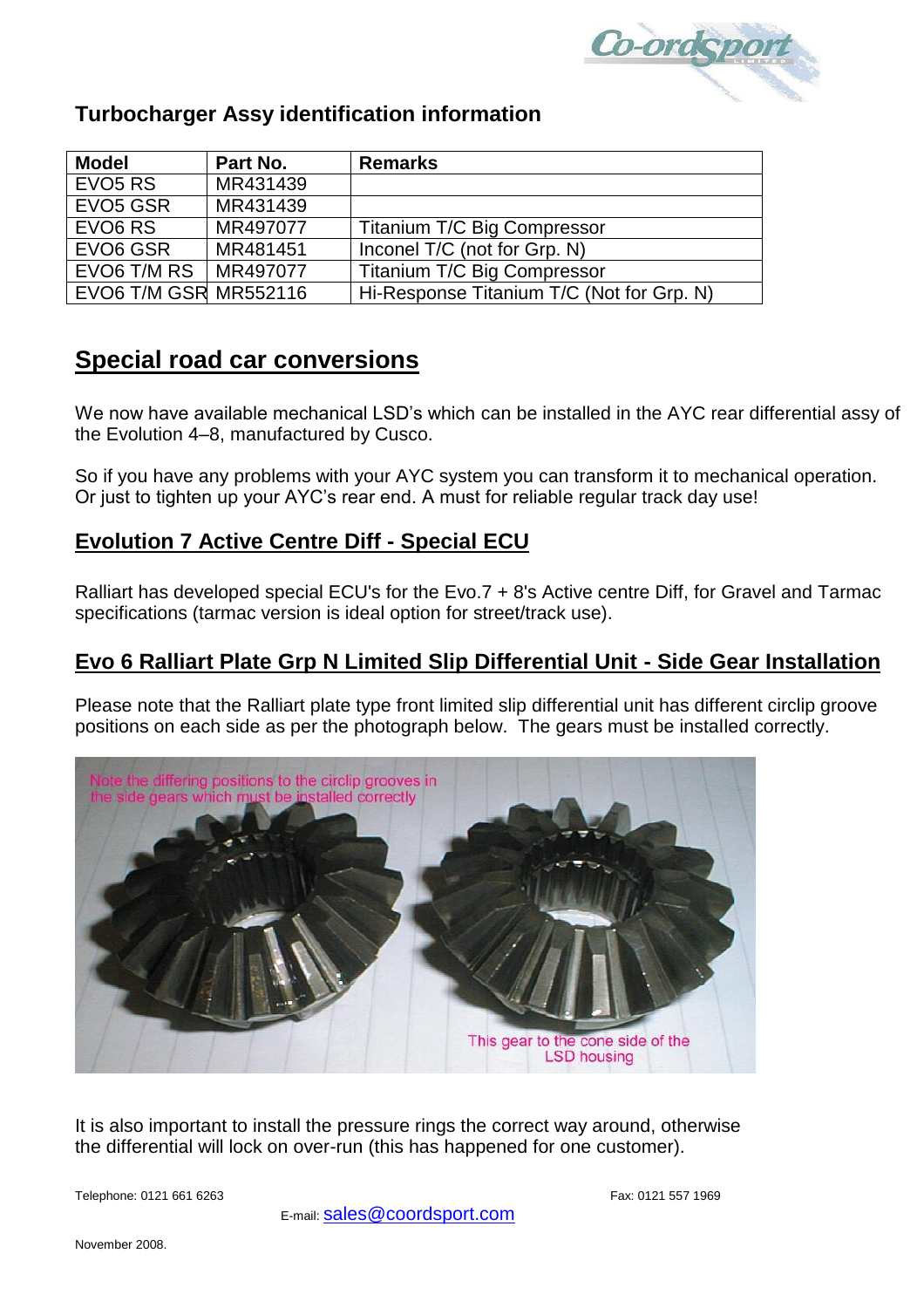

# **Evo 8 Ralliart Plate Grp. N Limited Slip Differentials**

The front LSD homologated for the Evolution 8 +MR by Ralliart, which has made more plates than the Evo 7, has suffered from weak side gears. There are plans to improve the quality of these components. New spec. should be available Spring 2005. Whilst some companies will also have available specially manufactured replacement gears also.

## **TRANSFER BOX INTERNAL PARTS INFO**

#### **Evo IV/VI Transfer Assy**

| <b>PNC</b> | <b>DESCRIPTION</b>           | <b>PART No.</b> |
|------------|------------------------------|-----------------|
| 30096      | Nut T/F                      | MD748003        |
| 30454      | Bearing                      | MD746745        |
| 30086T     | Spacer                       | MD747961-91     |
| 30307      | Bearing                      | MD746744        |
| 300865     | Spacer                       | MD749806-19     |
| 30276      | Gear set                     | MD749696        |
| 30416      | <b>Thrust Washer</b>         | MD748089        |
| 30434      | Spacer set                   | MD722982-6      |
| 30087      | O Ring                       | MD744201        |
| 30086P     | Spacer                       | MD746954-81     |
| 30086Q     | Spacer                       | MD743915-50     |
| 30428      | <b>Bearing</b>               | MD746743        |
| 30429      | Bearing                      | MD728354        |
| 30420      | Case T/F Diff                | MD747952        |
| 30470A     | <b>LSD</b>                   | MD748756        |
|            |                              | (MD770939)      |
|            |                              | (MR498830)      |
| 30431      | <b>Coupling Unit Viscous</b> | MD747902        |
| 30433      | Gear kit, Diff.              | MD749174        |
| 30091      | Washer T/F                   | MA145188        |
| 30099      | Bolt, T/F                    | MD751870        |
|            | (10 required)                | (Flange, 10x25) |

## **EVO VII/VIII.**

| 30096  | Nut T/F         | MD748003     |
|--------|-----------------|--------------|
| 30454  | Bearing, Pinion | MR980813     |
| 30086T | Spacer          | MD747961-91  |
| 30307  | Bearing, Rear   | MR553235     |
| 300865 | Spacer          | MD746934-950 |
|        |                 | MD744879-80  |
|        |                 | MD744113     |
|        |                 | MD744881-84  |
|        |                 | MD744396     |
|        |                 | MD743915-17  |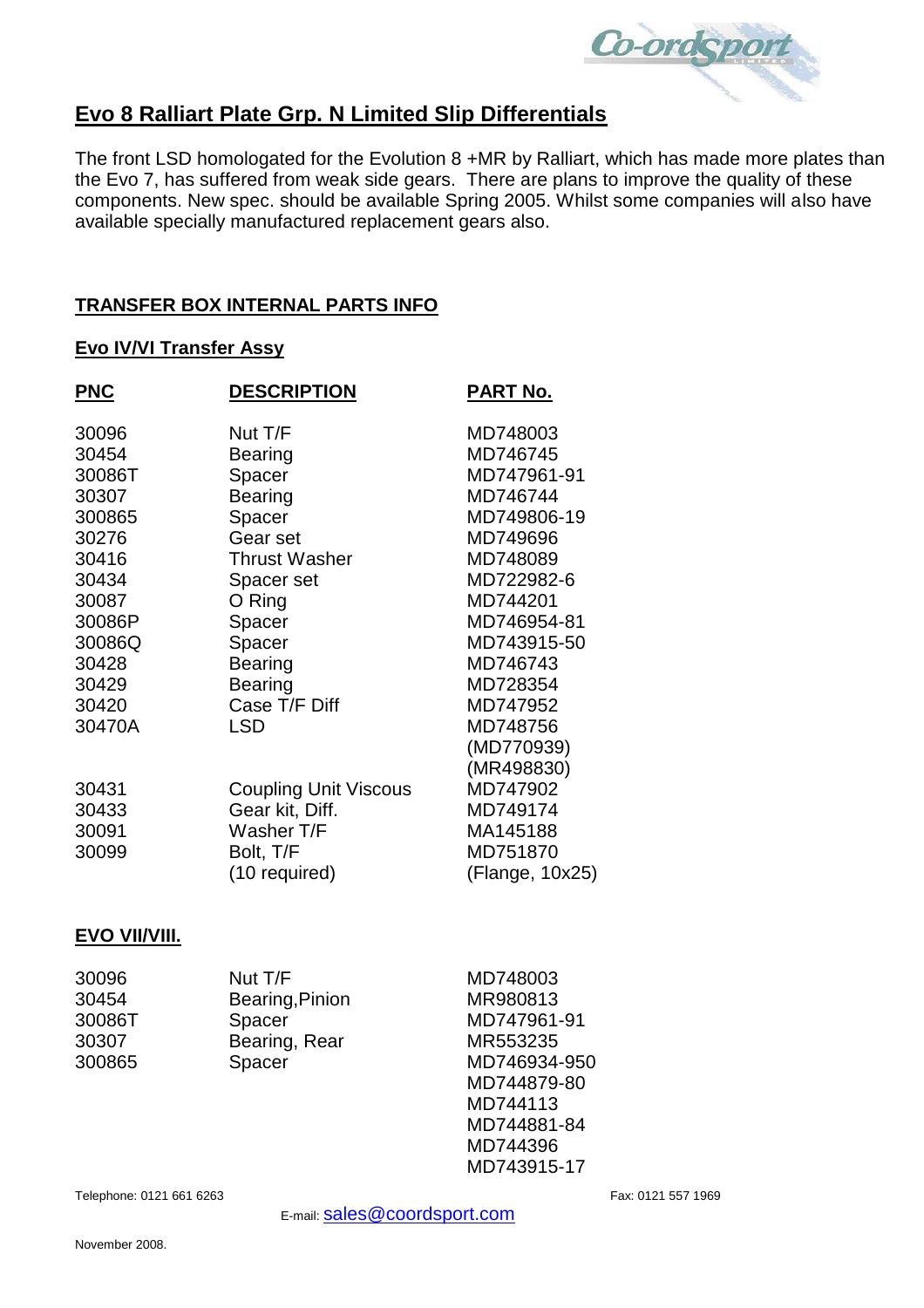Co-ordsport

| 30276  | Gear set             | 3219A002        |
|--------|----------------------|-----------------|
| 30416  | <b>Thrust Washer</b> | MD748089        |
| 30434  | Spacer set           | MD722982-6      |
| 30087  | O Ring               | MD744201        |
| 30086P | Spacer               | MD746954-81     |
| 30086Q | Spacer               | MD743915-50     |
| 30428  | <b>Bearing</b>       | MR145926        |
| 30429  | <b>Bearing</b>       | MR980099        |
| 30420  | Case T/F Diff        |                 |
| 30470A | <b>LSD</b>           |                 |
|        | <b>ACD Unit</b>      |                 |
| 30091  | Washer T/F           | MA145188        |
| 30099  | Bolt, T/F            | MD751870        |
|        | (10 required)        | (Flange, 10x25) |
|        |                      |                 |

# **TRANSFER OVERHAUL KITS**

| RA748267S1                                                                                                 |                                                                                                                                                     | (EVO IV/VI)                                                                                                                                                            | available separately ?                                       |
|------------------------------------------------------------------------------------------------------------|-----------------------------------------------------------------------------------------------------------------------------------------------------|------------------------------------------------------------------------------------------------------------------------------------------------------------------------|--------------------------------------------------------------|
| MD746743<br>MD728354<br>MD743612<br>MD748089<br>MD727944<br>MD752659<br>MD745423<br>MD747546<br>MD755526   | x <sub>1</sub><br>x <sub>1</sub><br>x 1<br>x <sub>2</sub><br>x <sub>1</sub><br>x <sub>1</sub><br>x <sub>1</sub><br>x <sub>1</sub><br>x <sub>1</sub> | <b>Bearing</b><br>Bearing<br>O-Ring<br><b>Thrust Washer</b><br>O-Ring<br>O-Ring<br>Oil Seal<br>Oil Seal<br>Oil Seal                                                    | Υ<br>Y<br>Y<br>Υ<br>Y<br>Υ<br>Y<br>Y<br>Y                    |
| RA748267S2                                                                                                 | <b>TBA</b>                                                                                                                                          |                                                                                                                                                                        |                                                              |
| RA580073S1                                                                                                 |                                                                                                                                                     | (EVO VII)                                                                                                                                                              | available separately ?                                       |
| MD743612<br>RA771161K1<br>MD727944<br>MR580002<br>MD752659<br>MD748089<br>MD755526<br>MD745423<br>MD771729 | x <sub>2</sub><br>x <sub>1</sub><br>x <sub>1</sub><br>x <sub>1</sub><br>x 1<br>x <sub>2</sub><br>x <sub>1</sub><br>x <sub>1</sub><br>x <sub>1</sub> | O-Ring T/F<br>O-Ring<br>O-Ring T/F<br>O-Ring<br>O-Ring T/F<br><b>Thrust Washer</b><br>Oil Seal T/F Case<br>Oil Seal T/F<br>Bearing M/T<br>(HTF R65-11g, ID65mm OD91mm) | Y<br>Υ<br>Y<br>$\ddot{\phantom{0}}$<br>Y<br>Υ<br>Y<br>Y<br>Y |
| MR145926                                                                                                   | x <sub>1</sub>                                                                                                                                      | Bearing T/F ACD<br>(HR32012 xj, ID60mm OD95mm)                                                                                                                         | ?                                                            |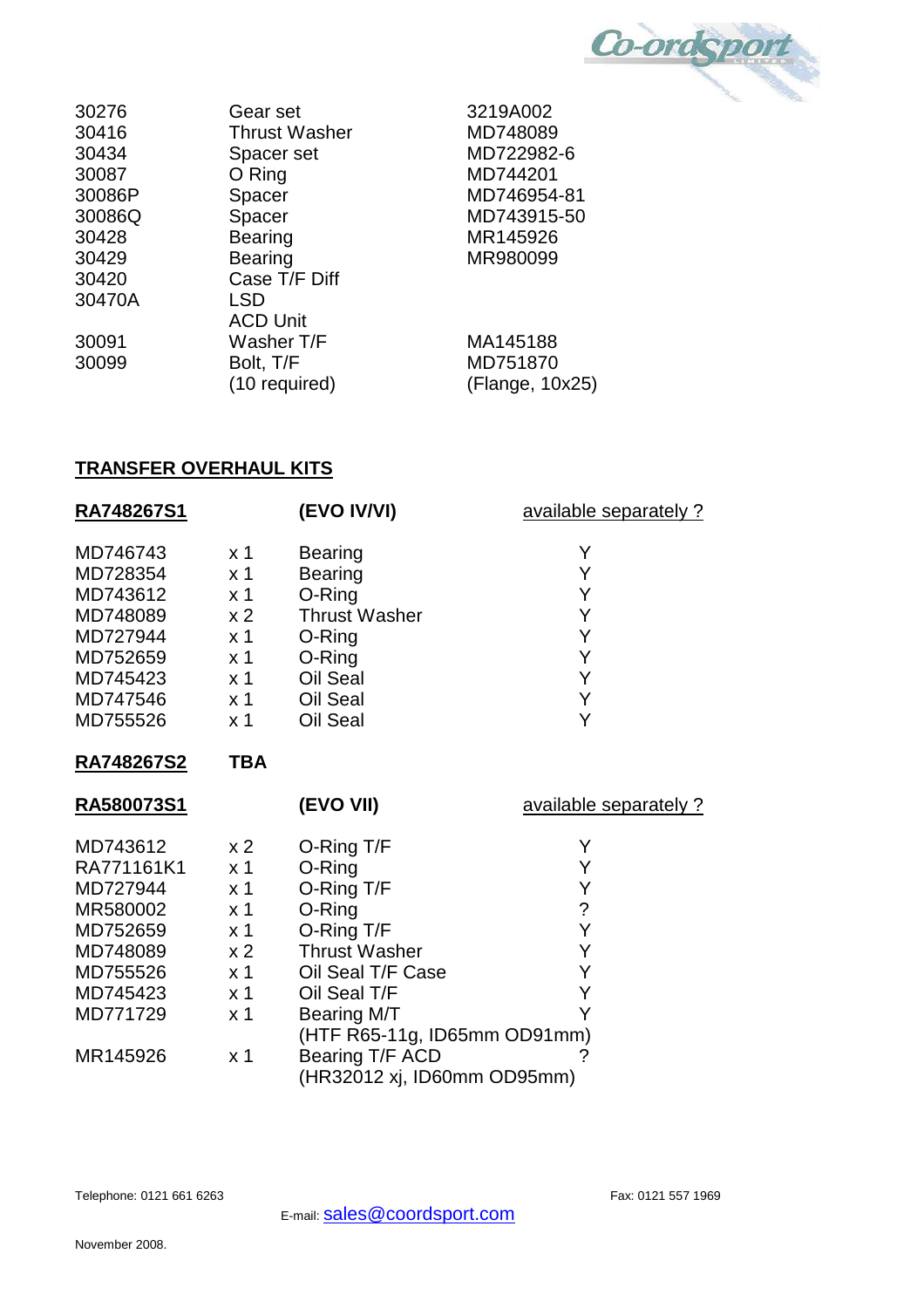

| RA980932S1 |                | (EVO VIII + 8MR)                              | available |
|------------|----------------|-----------------------------------------------|-----------|
| MR980099   | $\times$ 1     | <b>Bearing</b>                                |           |
| MR145926   | $\times$ 1     | (NTF R67-4g, ID67mm OD90mm)<br><b>Bearing</b> |           |
|            |                | (HR32012XJ, ID60mm OD95mm)                    |           |
| MD755526   | $\times$ 1     | Oil Seal                                      |           |
| MD743612   | x <sub>2</sub> | O-Ring                                        |           |
| MR980100   | x 1            | Oil Seal                                      | ?         |
| MD752629   | x 1            | O-Ring                                        |           |
| RA771161K1 | $\times$ 1     | O-Ring                                        | Y         |
| MD727944   | x 1            | O-Ring                                        |           |
| MR580002   | x 1            | O-Ring                                        | ?         |

Telephone: 0121 661 6263 Fax: 0121 557 1969

E-mail: **Sales@coordsport.com** 

November 2008.